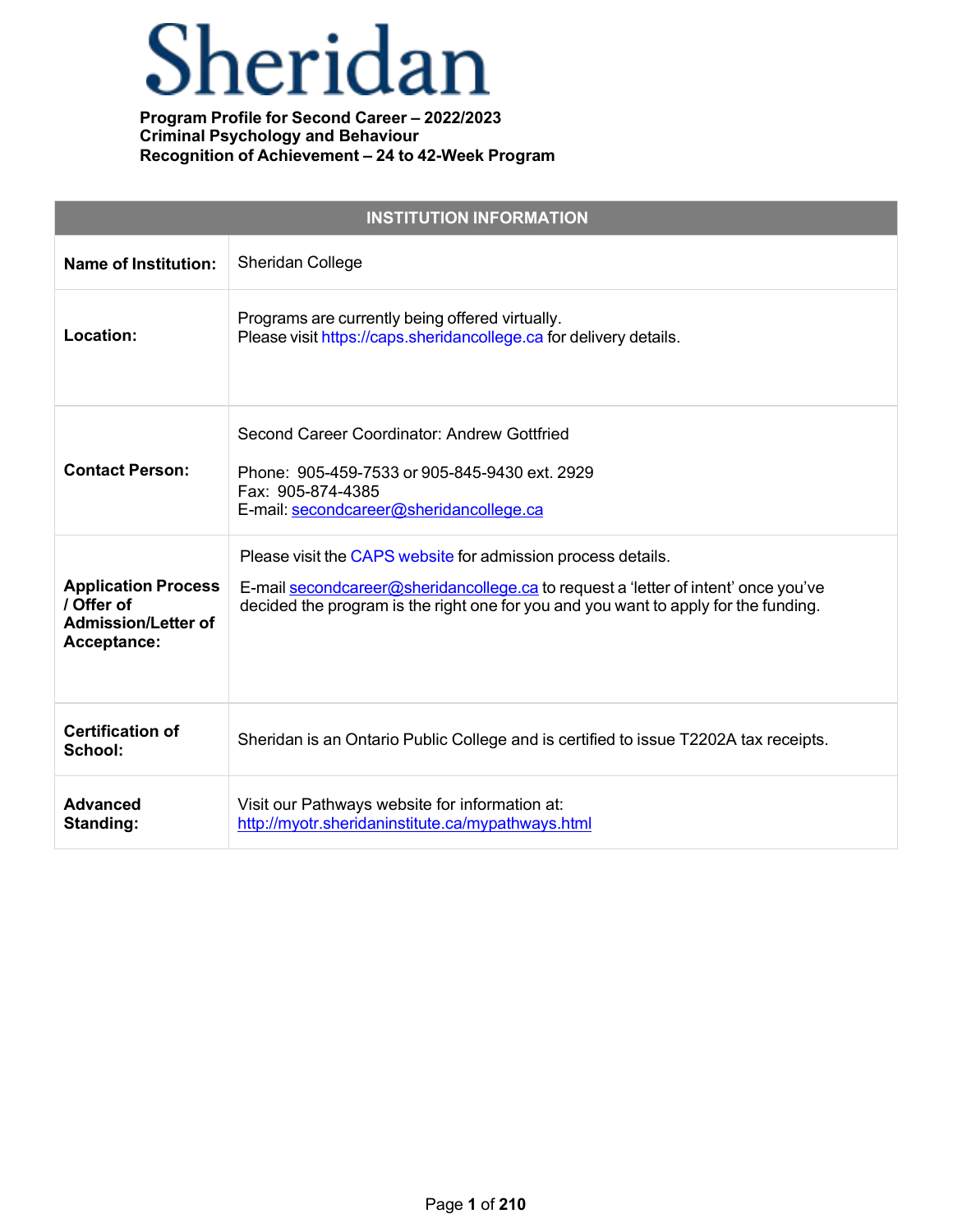

| <b>PROGRAM INFORMATION</b>                                                                  |   |                                                                                 |                |                                     |   |                                      |  |
|---------------------------------------------------------------------------------------------|---|---------------------------------------------------------------------------------|----------------|-------------------------------------|---|--------------------------------------|--|
| Program<br>Name/<br>Credential:                                                             |   | Criminal Psychology and Behaviour / Recognition of Achievement                  |                |                                     |   |                                      |  |
| Program-<br><b>Specific</b><br><b>Admission</b><br><b>Requirements:</b>                     |   | https://caps.sheridancollege.ca/products/criminal-psychology-and-behaviour.aspx |                |                                     |   |                                      |  |
| <b>Program Offered</b><br><b>SEPTEMBER</b><br>2022<br><b>Start/End dates by</b><br>semester | 1 | Sept. 12, 2022<br>Tο<br>Dec. 16, 2022                                           | $\overline{2}$ | Jan. 9, 2023<br>To<br>Apr. 14, 2023 | 3 | May 8, 2023<br>To<br>Aug. 11, 2023   |  |
| <b>Program Offered</b><br><b>JAN 2023</b><br><b>Start/End dates by</b><br>semester          | 1 | Jan 9, 2023<br>to<br>Apr 14, 2023                                               |                | May 8, 2023<br>to<br>Aug 11, 2023   | 3 | Sept 12, 2023<br>to<br>Dec 16, 2023  |  |
| <b>Program Offered</b><br><b>MAY 2023</b><br><b>Start/End dates by</b><br>semester          | 1 | May 8, 2023<br>to<br>Aug 11, 2023                                               | $\overline{2}$ | Sept 12, 2023<br>to<br>Dec 16, 2023 | 3 | Jan. 8, 2024<br>To<br>April 19, 2024 |  |

 $\overline{\mathbf{2}}$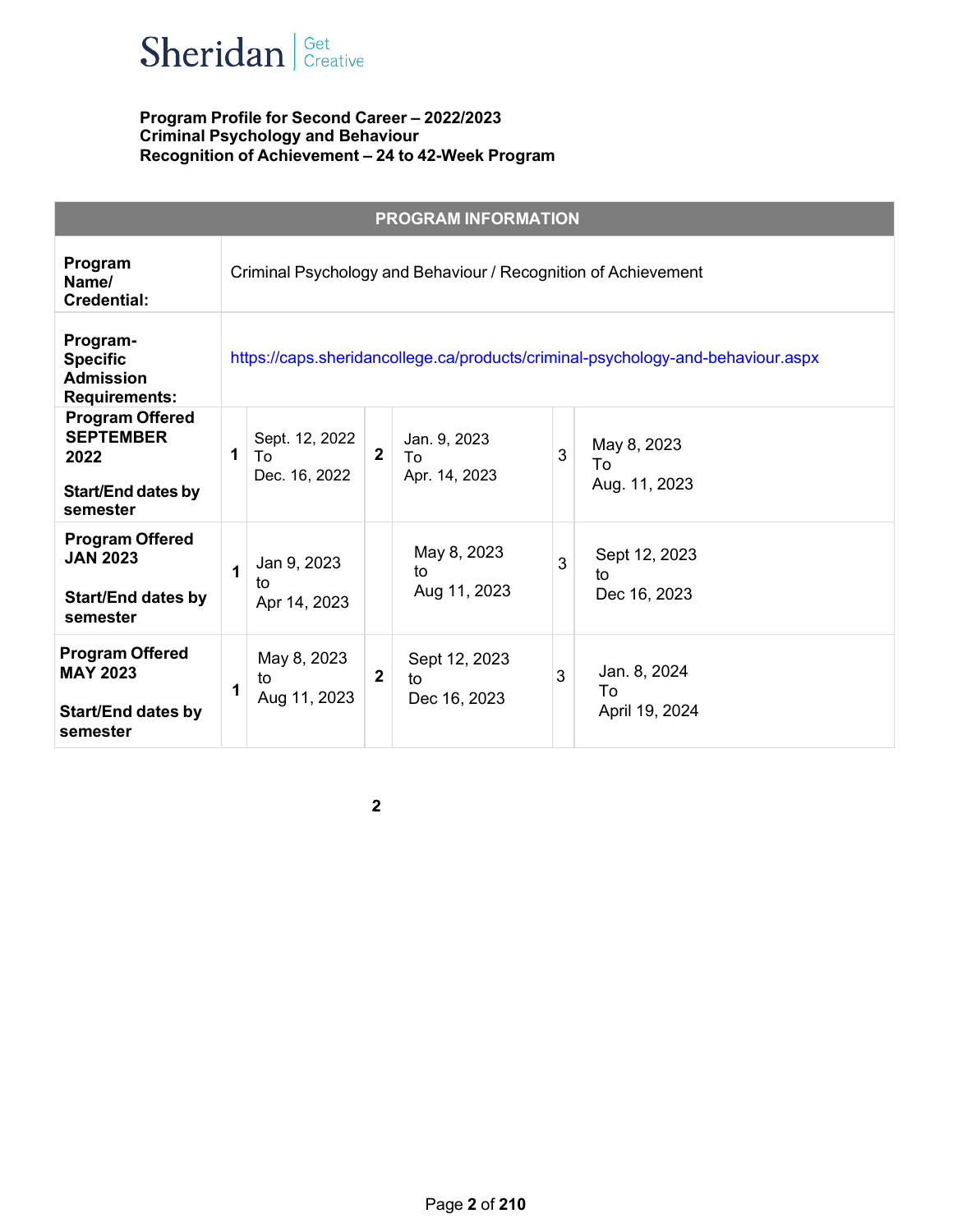

| Program<br>Length/<br><b>Hours/Weeks:</b> | Program duration (weeks): 24-42<br>Total instructional hours: 252<br>Programs starting in September have a holiday break of approximately 3 weeks.<br>Programs starting in January and May run continuously over 8 months (no summer<br>break), with two weeks between semesters.<br>Students will be notified about their class schedule prior to the beginning of each<br>semester. |
|-------------------------------------------|---------------------------------------------------------------------------------------------------------------------------------------------------------------------------------------------------------------------------------------------------------------------------------------------------------------------------------------------------------------------------------------|
| <b>Class Size:</b>                        | Approximately 35                                                                                                                                                                                                                                                                                                                                                                      |
| <b>Course Outline:</b>                    | https://www.sheridancollege.ca/programs/courses/course-outline-search                                                                                                                                                                                                                                                                                                                 |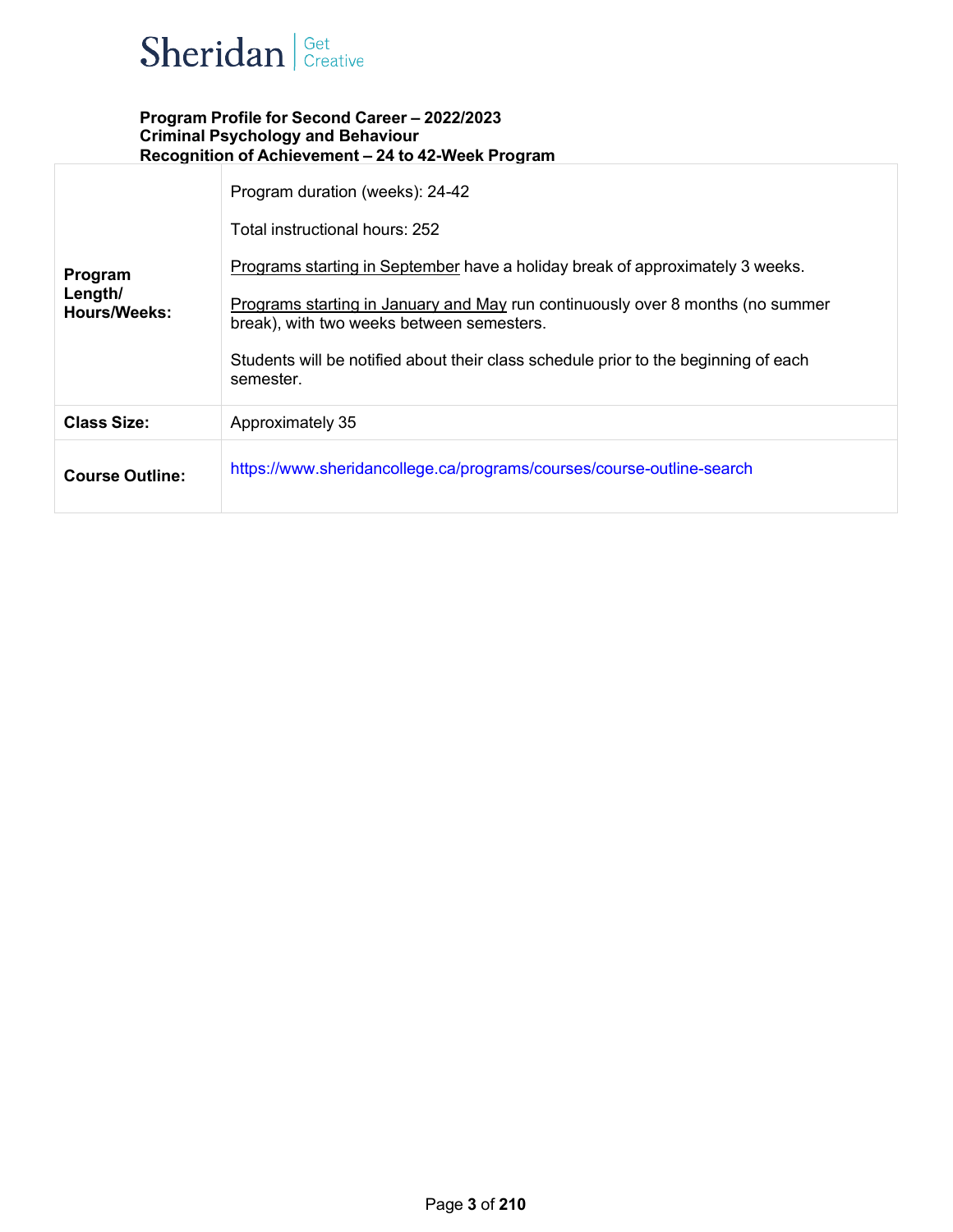# Sheridan | Get Creative

|                                                                                                       | \$1577.88                                                                                                                                                                                                                                               |
|-------------------------------------------------------------------------------------------------------|---------------------------------------------------------------------------------------------------------------------------------------------------------------------------------------------------------------------------------------------------------|
| <b>Annual Tuition:</b>                                                                                | https://caps.sheridancollege.ca/products/criminal-psychology-and-behaviour.aspx                                                                                                                                                                         |
| (applicable at time<br>of publication -<br>subject to change<br>without notice)                       | Tuition fees are regulated by the Ministry of Advanced Education and Skills Development<br>and a change could be made by action of the Ontario Government.                                                                                              |
|                                                                                                       | As the Fee Guide is prepared in advance, Sheridan reserves the right to make changes<br>due to errors and omissions. Additional fees will apply for some programs with a modified<br>curriculum. All information provided is current as of publication. |
| Parking:<br>(applicable at time<br>of publication -<br>subject to change<br>without notice)           | https://epark.sheridancollege.ca/                                                                                                                                                                                                                       |
| <b>Book Costs:</b><br>(applicable at time<br>of publication -<br>subject to change<br>without notice) | \$350                                                                                                                                                                                                                                                   |
| <b>Other Costs:</b>                                                                                   | Ancillary fees - \$245.4                                                                                                                                                                                                                                |
| <b>Payment Policy for</b><br><b>Second Career:</b>                                                    | Purchase your course from our CAPS website when the courses become available and<br>provide your receipt to your ministry.                                                                                                                              |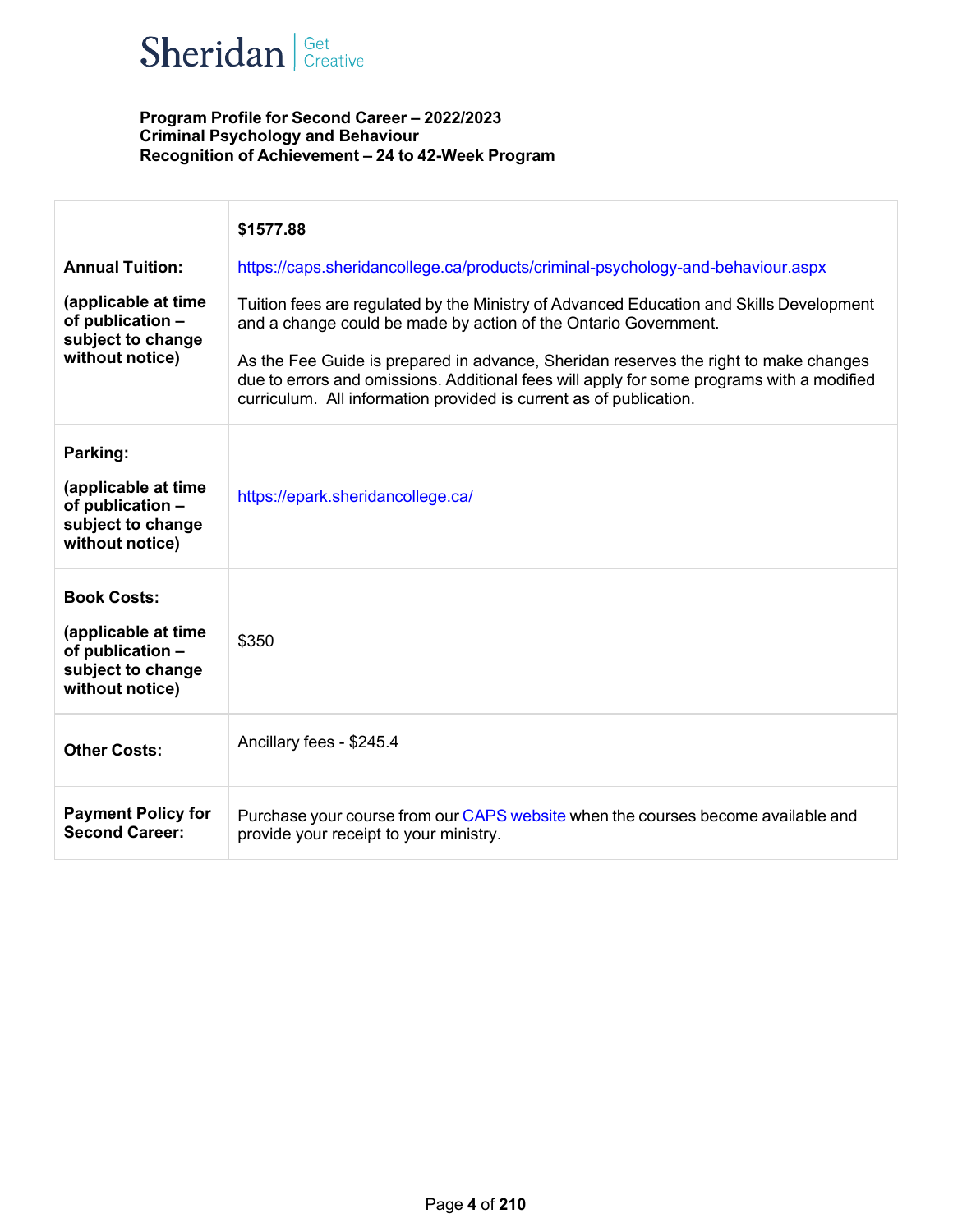

| <b>Withdrawal/Refund</b><br><b>Policy</b>                                                                             | For refunds or withdrawals, please visit:<br>https://caps.sheridancollege.ca/student-guide/transfers-refunds-and-withdrawals.aspx<br>Please note: As a Second Career-funded student, all refunds are to be returned to your<br>funder.                                                                                                                              |
|-----------------------------------------------------------------------------------------------------------------------|---------------------------------------------------------------------------------------------------------------------------------------------------------------------------------------------------------------------------------------------------------------------------------------------------------------------------------------------------------------------|
| <b>Your Second Career</b><br>and Career<br><b>Opportunities:</b>                                                      | In this online program students will explore why individuals become criminals and the kind<br>of people who are attracted to deviant behaviour in order to pursue or advance in a career<br>in corrections, criminology or mentoring program.                                                                                                                       |
| <b>Please identify the</b><br>main skill learners<br>can expect to gain<br>upon completion of<br>the micro-credential | Program is geared towards individuals already within the law enforcement, legal<br>$\bullet$<br>environment, or who work with at-risk individuals. Latest skills and techniques<br>within the context of the law.                                                                                                                                                   |
| <b>Method of</b><br>Instruction:                                                                                      | online                                                                                                                                                                                                                                                                                                                                                              |
| <b>Equipment</b><br><b>Availability:</b>                                                                              | Students will have access to computers in open access computer labs.                                                                                                                                                                                                                                                                                                |
| <b>Instructor</b><br><b>Qualifications:</b>                                                                           | Our faculty is hired based on a combination of industry experience and academic<br>qualifications. Most faculty have relevant Master's degrees and/or professional<br>certifications where applicable.<br>Our faculty is provided with opportunities to engage in professional development to<br>ensure currency in their field and proficiency in teaching adults. |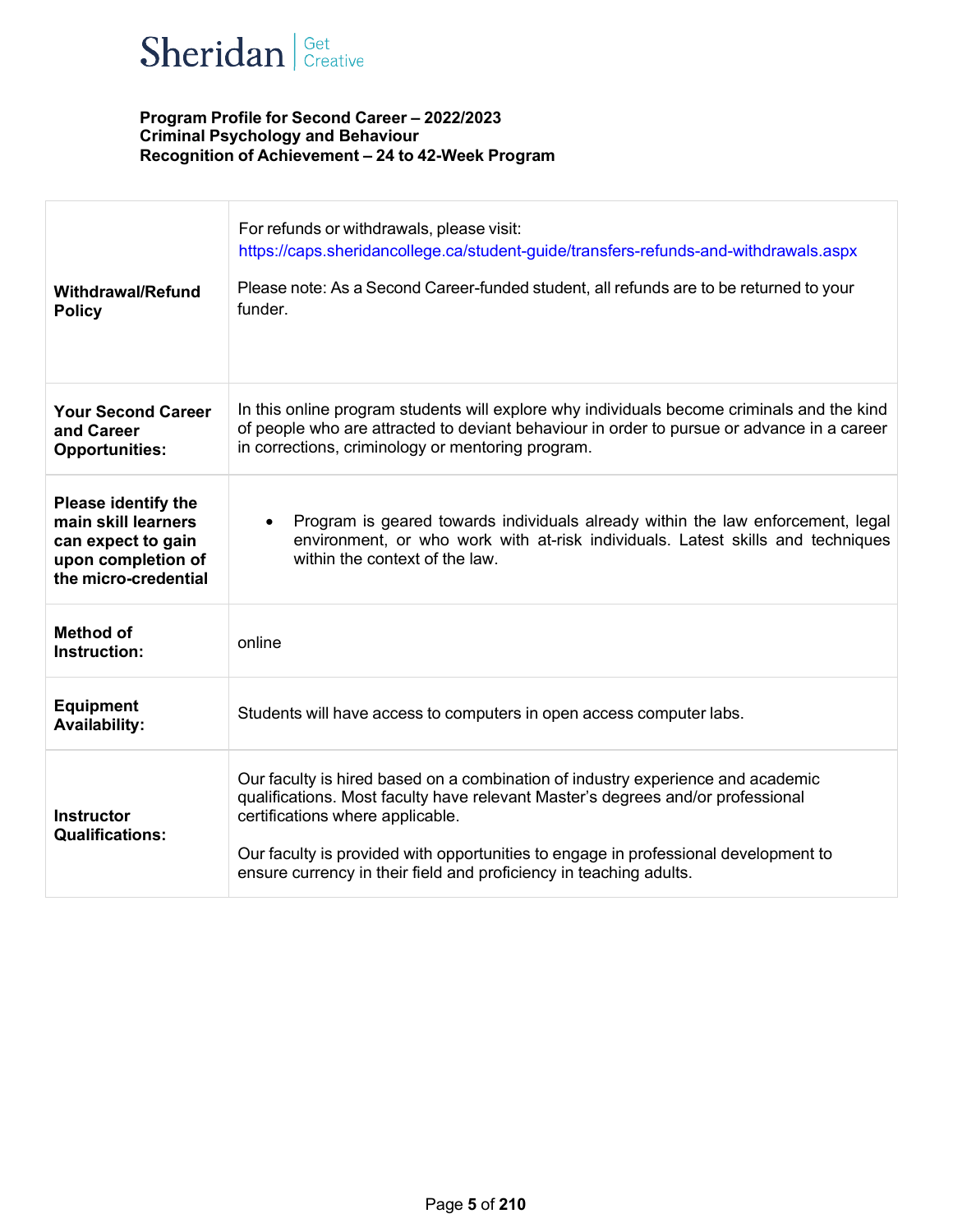# Sheridan | Get Creative

| <b>Curriculum Design:</b>                                                         | All programs are designed and kept up to date with input from Research and Innovation<br>teams which include representation from employers and industry organizations.<br>The Centre for Teaching and Learning at Sheridan oversees the design of new programs<br>and courses and maintains a schedule of program review to keep programs up to date.                                                                                                                                                                                                                                                                   |  |  |
|-----------------------------------------------------------------------------------|-------------------------------------------------------------------------------------------------------------------------------------------------------------------------------------------------------------------------------------------------------------------------------------------------------------------------------------------------------------------------------------------------------------------------------------------------------------------------------------------------------------------------------------------------------------------------------------------------------------------------|--|--|
| <b>Evaluation of</b><br>Instructors,<br><b>Courses and</b><br>Programs:           | Students have the opportunity to complete a formal evaluation of the course and instructor<br>at the end of each course.<br>Public colleges must survey students, graduates and employers as mandated by the<br>Ministry of Advanced Education and Skills Development to obtain information on Key<br>Performance Indicators (KPIs). Please visit:<br>https://www.sheridancollege.ca/about/administration-governance/policies-accountability/<br>key-performance-indicators                                                                                                                                             |  |  |
| <b>Physical Facilities:</b>                                                       | Sheridan classrooms and campus facilities are accessible and are designed to support a<br>wide range of applied learning activities. Classrooms and labs are equipped with modern<br>technology, including digital AV teaching and learning aids. Our Trafalgar, Davis and<br>Hazel McCallion campuses have physical fitness facilities, full-service cafeterias, modern<br>learning resource centres and vibrant student centres which contribute to supporting<br>student learning and life. Each campus has attractive grounds that provide a relaxing<br>counterpoint to the hustle and bustle of student activity. |  |  |
| <b>Additional Supports</b><br>and Resources:                                      | As a public college, Sheridan is able to offer a full range of student services and supports.<br>Please review our services by visiting:<br>https://www.sheridancollege.ca/student-life/student-services                                                                                                                                                                                                                                                                                                                                                                                                                |  |  |
| <b>Accessibility:</b>                                                             | The Accessible Learning Services Office facilitates equal access for eligible students with<br>disabilities by coordinating reasonable academic accommodations and support services.<br>For more information on student accommodations, please visit:<br>https://www.sheridancollege.ca/student-life/student-services/accessible-learning-services                                                                                                                                                                                                                                                                      |  |  |
| <b>Key Performance</b><br>Indicators (KPI) -<br>(graduation,<br>employment rates) | https://www.sheridancollege.ca/about/administration-governance/policies-accountability/<br>key-performance-indicators                                                                                                                                                                                                                                                                                                                                                                                                                                                                                                   |  |  |
| <b>ADDITIONAL NOTES</b>                                                           |                                                                                                                                                                                                                                                                                                                                                                                                                                                                                                                                                                                                                         |  |  |